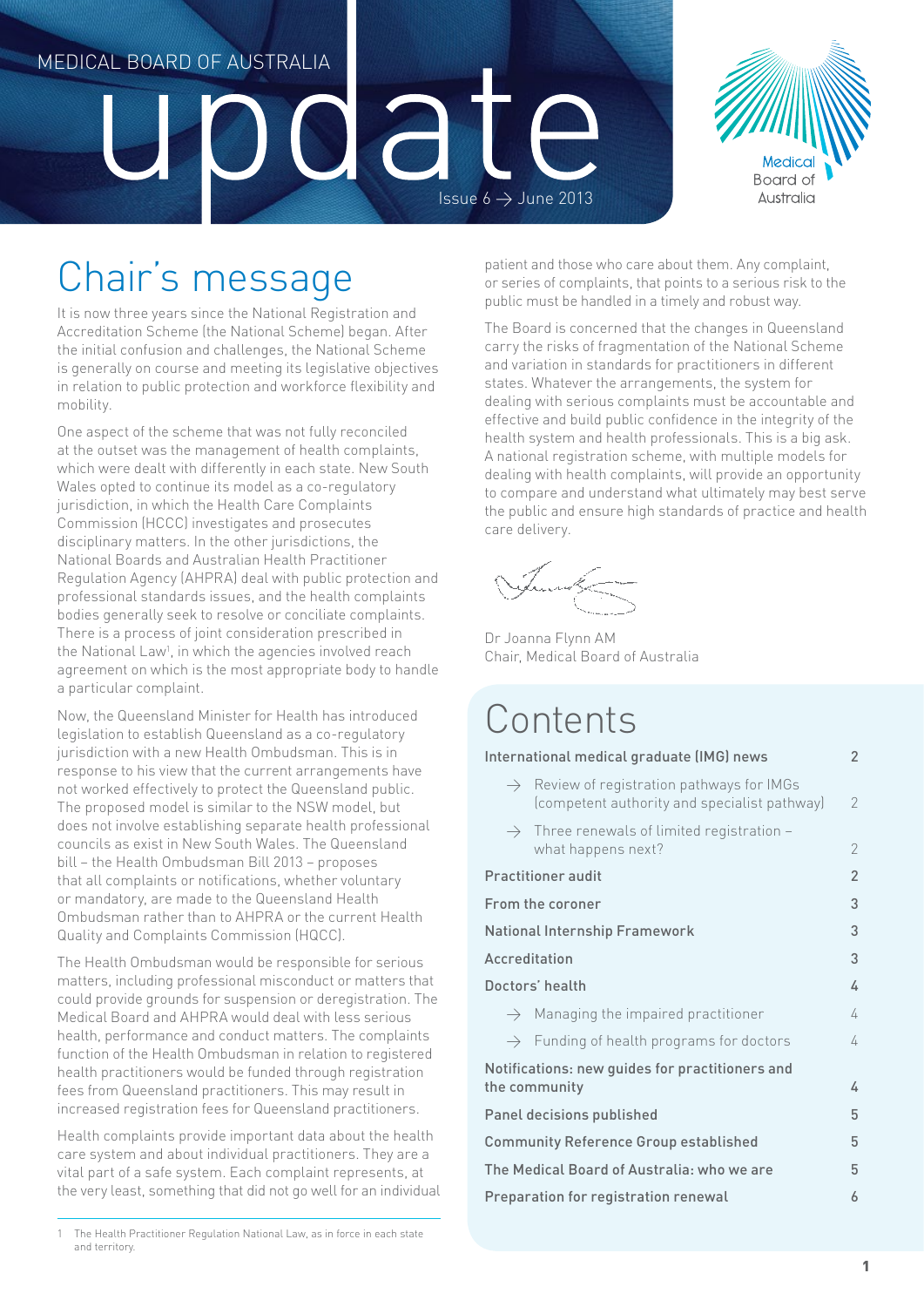## <span id="page-1-0"></span>International medical graduate (IMG) news

#### **Review of registration pathways for IMGs (competent authority and specialist pathway)**

All international medical graduates (IMGs) who apply for limited registration for postgraduate training, supervised practice or limited registration for area of need must meet the requirements of one of three assessment pathways:

- $\rightarrow$  competent authority pathway
- $\rightarrow$  standard pathway, or
- $\rightarrow$  specialist pathway.

In their report, *Lost in the labyrinth*, the House of Representatives Standing Committee on Health and Ageing made recommendations about reducing red tape, duplication and administrative hurdles faced by IMGs. The National Scheme has opened up opportunities to streamline and simplify the assessment and registration of IMGs.

The Board has reviewed the IMG assessment pathways and is proposing changes to the competent authority and specialist pathways. The proposed changes take advantage of the National Scheme and the National Law to streamline processes without compromising standards.

The Board has consulted on the proposed changes. The consultation closed on 31 May 2013 and the Board received 27 submissions. The Board is considering the feedback and will keep the profession and the community informed as it determines the next steps. The Board will publish the submissions on its website.

#### **Three renewals of limited registration – what happens next?**

The National Law provides for IMGs who do not qualify for general and/or specialist registration to be granted limited registration.

IMGs granted limited registration can apply for renewal of this registration up to three times. If an IMG has not qualified for general or specialist registration within three renewals, the National Law does not allow any additional renewals of registration. If the IMGs who have had three renewals of registration want to continue to have medical registration, they must make a new application for limited registration.

There are a number of IMGs who have had three renewals of registration while registered in the National Scheme. AHPRA has been communicating with these practitioners in time for them to make the new application for registration.

Each new application for limited registration received will be considered by the Registration Committee of each state and territory board, in light of each individual's circumstances.

## Practitioner audit

All registered practitioners are required to comply with a range of registration standards that have been developed by the Board that registers them. The registration standards are published on the Board's website at [www.medicalboard.gov.au](http://www.medicalboard.gov.au) under 'registration standards'.

AHPRA has undertaken two pilots to audit practitioners for compliance with the registration standards. The registration standards that are being audited are:

- $\rightarrow$  continuing professional development
- $\rightarrow$  professional indemnity insurance, and
- $\rightarrow$  recency of practice.

AHPRA is also auditing compliance with requirements in the National Law for practitioners to provide information about their criminal history.

A report for phase one of the audit pilot is available on the AHPRA website at [www.ahpra.gov.au.](http://www.ahpra.gov.au) The report describes AHPRA's approach to auditing practitioner compliance with the National Boards' registration standards and provides valuable information for the development of practitioner audits in the National Scheme.

Using the findings from the first phase of the audit pilot, practitioners from the pharmacy, chiropractic and optometry professions were selected at random to be audited for compliance with their Board's registration standards and the provisions in the National Law to disclose criminal history. A small number of nurses and midwives were also selected at random for compliance with the Nursing and Midwifery Board of Australia's registration standards for recency of practice and continuing professional development. This was phase two of the pilot.

During the pilots, AHPRA and the relevant National Boards worked with key stakeholders to make sure participants would be able to get the necessary evidence to give to the audit team. Outcomes of the second phase of the audit pilot will inform the next steps for further developing and refining an audit framework and its subsequent rollout across all National Boards.

The report on phase two of the audit pilot will be published on the AHPRA website.

Audit for medical practitioners will start later in 2013. AHPRA and the Board will work with stakeholders and will provide further information about the audit.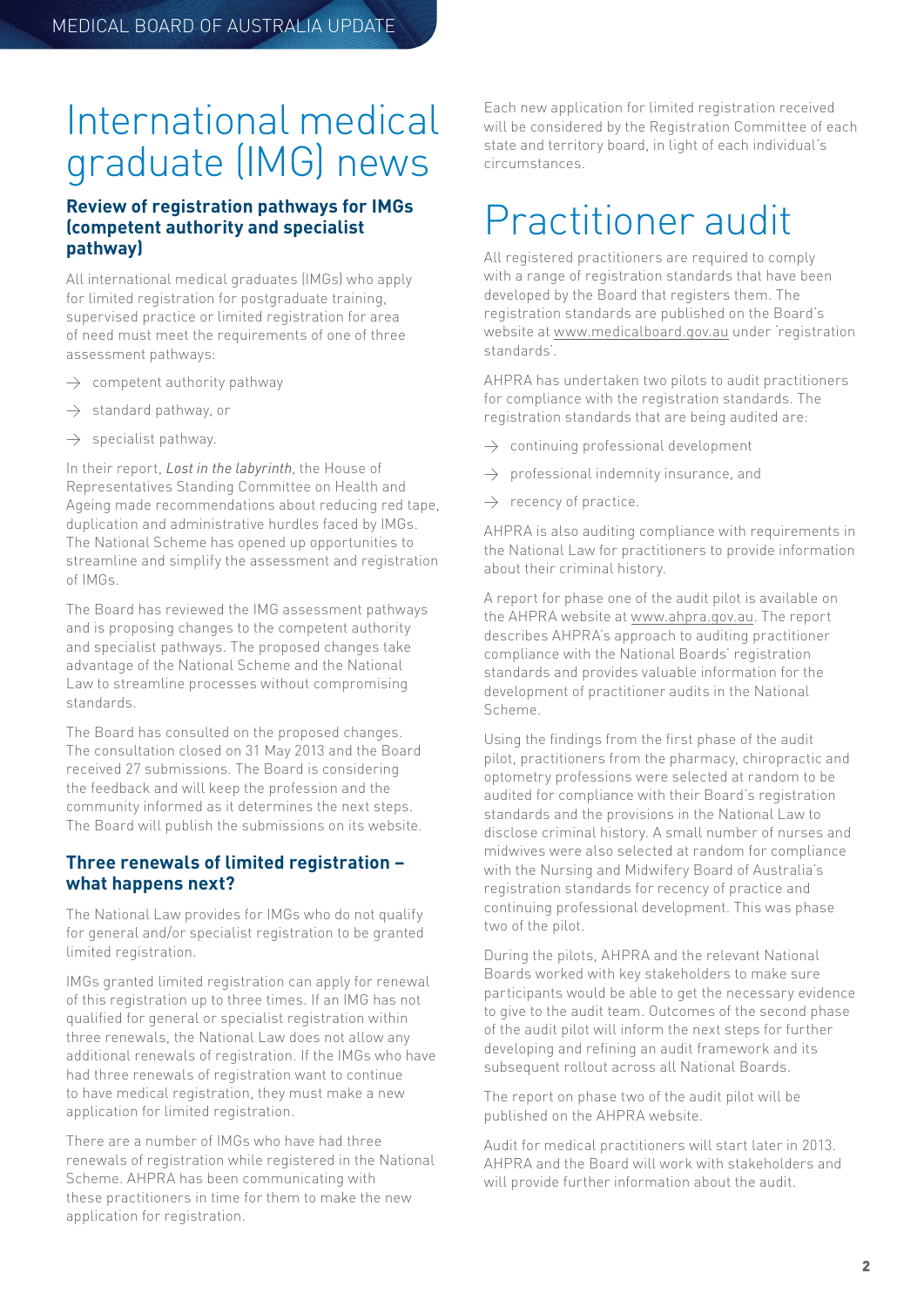## <span id="page-2-0"></span>From the coroner

The Victorian State Coroner referred to the Board a finding after an inquest and made a recommendation that:

*medical practitioners should be reminded of their responsibility to understand their own personal legal obligations to report deaths that are reportable to the coroner.*

The coroner had conducted an inquest into a death after which a registered medical practitioner had completed a death certificate. The Registrar of Births, Deaths and Marriages reviewed the death certificate and referred it to the Coroners Court of Victoria for further investigation as a reportable death.

In brief, the deceased had a long history of drug abuse and psychiatric illness. He suffered a heroin overdose and was managed in an intensive care unit. Evidence was produced that the deceased's clinical status deteriorated while in ICU with worsening hypotension and acute renal shut-down. He went into cardiorespiratory arrest and died.

The practitioner who completed the death certificate did not report the death to the coroner and stated that in his opinion, the causes of death were:

- 1a. cerebellar tonsillar herniation
- 1b. cerebral oedema
- 1c. hypoxic brain injury
- 1d. respiratory arrest, heroin overdose.

After the coroner investigated the death, the death certificate was modified to state that the cause of death was heroin overdose.

One of the benefits of the National Scheme is that important lessons can be communicated to all registered medical practitioners, regardless of where they live or practise.

What constitutes a 'reportable death' varies by jurisdiction. Although the following list is not exhaustive, in general, a death must be reported to a coroner when:

- $\rightarrow$  the person died unexpectedly and the cause of death is unknown
- $\rightarrow$  the person died in a violent or unnatural manner
- $\rightarrow$  the person died during or as a result of an anaesthetic
- $\rightarrow$  the person was 'held in care' or in custody immediately before they died
- $\rightarrow$  a doctor has been unable to sign a death certificate giving the cause of death, or
- $\rightarrow$  the identity of the person who has died is not known.<sup>2</sup>

2 Sourced from [www.ncis.org.au/web\\_pages/the\\_coronial\\_process.htm](http://www.ncis.org.au/web_pages/the_coronial_process.htm)

Medical practitioners should understand their own legal obligations to report deaths that are reportable. Further information about specific jurisdictions can be sourced from the links at the website of the National Coronial Information System at [www.ncis.org.au](http://www.ncis.org.au).

AHPRA publishes case summaries of cases referred by coroners to the National Boards on its website at [www.ahpra.gov.au](http://www.ahpra.gov.au). AHPRA names the deceased person, publishes the coroner's recommendations and provides a link to the full findings on the relevant coroner's website.

#### National Internship Framework

On successful completion of an approved intern year, Australian and New Zealand medical graduates can apply for general registration with the Board.

The Board has an approved registration standard for granting general registration to Australian and New Zealand medical graduates on completion of internship. This will be implemented for interns starting the intern year in 2014. The standard can be found under *[Registration standards](http://www.medicalboard.gov.au/Registration-Standards.aspx)* on the Board's website.

The Board has asked the Australian Medical Council (AMC) to do a range of work related to the intern year as part of a new national framework. This includes:

- $\rightarrow$  global outcome statements for the intern year
- $\rightarrow$  national standards for intern training, and
- $\rightarrow$  draft quidelines for rotations during the intern year.

There will also be a national process for regularly assessing the progress of each intern as the basis of sign-off at the end of the year.

A feature of the new national framework is that the accrediting bodies for intern places will also undergo periodic review by the AMC. The AMC already accredits medical schools and medical specialist colleges.

The Board and the AMC have recently published a newsletter that summarises the completed and future work on this project. The newsletter is published under the *[News](http://www.medicalboard.gov.au/News/2013-05-31-joint-newsletter.aspx)* section of the Board's website.

# Accreditation

An important objective of the National Law is to facilitate the provision of high-quality education and training of health practitioners. The accreditation function is the primary way of achieving this. The National Law defines the respective roles of the Board and its appointed accreditation authority, the AMC, in the accreditation of medical schools and medical specialist colleges.

In 2012, the Board conducted a review of the accreditation arrangements. Following a review that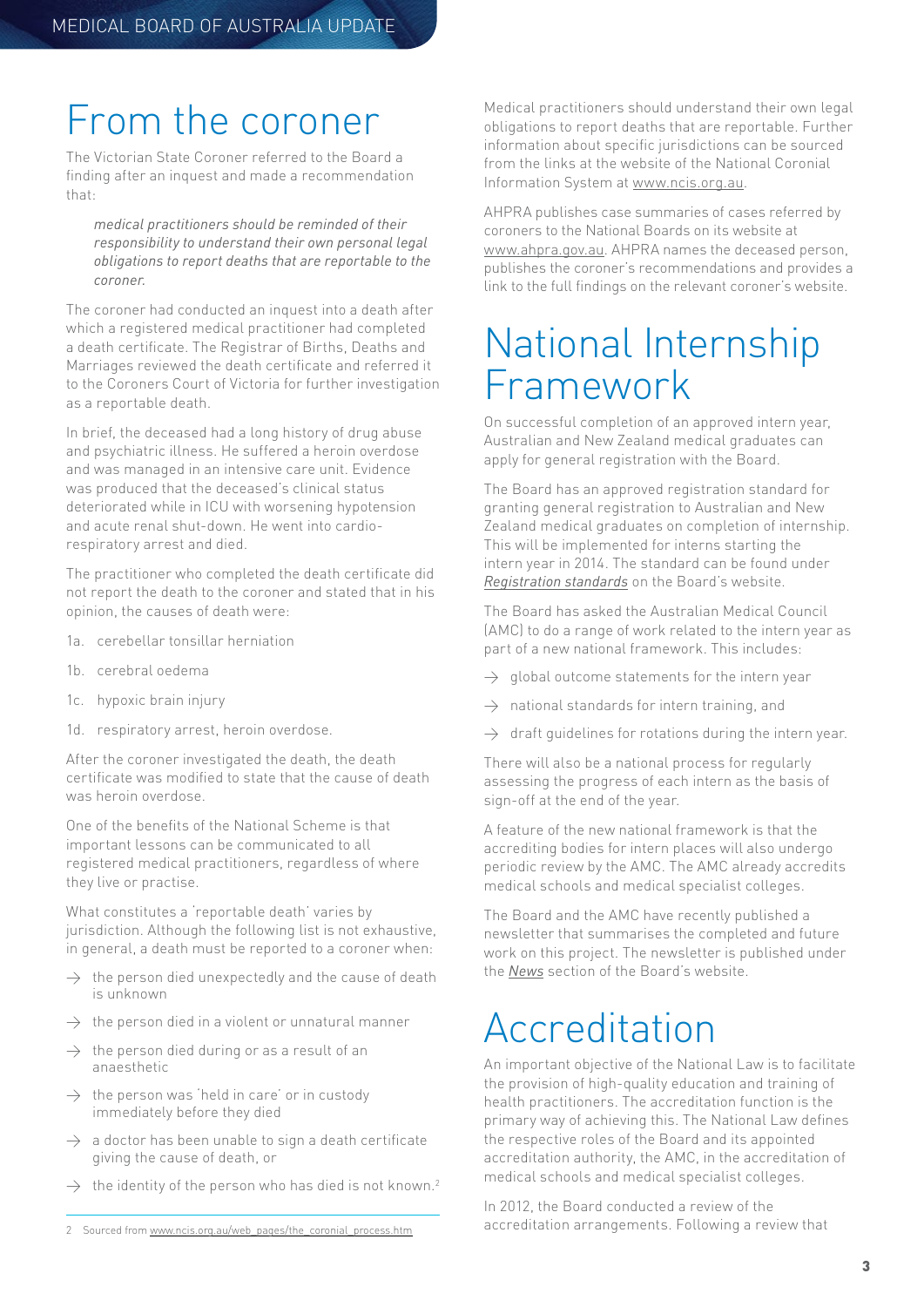<span id="page-3-0"></span>included wide-ranging public consultation, the Board decided to continue this assignment with the AMC for a period of five years from 1 July 2013.

The AMC will continue to operate within the Quality Framework for the Accreditation Function agreed between the National Boards and the accreditation authorities in the National Scheme. The annual agreement between AHPRA, on behalf of the Board, and the AMC will establish the program of work and funding each year.

# Doctors' health

#### **Managing the impaired practitioner**

One of the ways in which the Board protects the public is through the assessment and management of practitioners who are or may be impaired. The National Law defines impairment as:

*a physical or mental impairment, disability, condition or disorder (including substance abuse or dependence) that detrimentally affects or is likely to detrimentally affect the person's capacity to practise the profession*.

The Board has defined its regulatory role and responsibilities in assessing and managing impaired medical practitioners under the National Law. The Board's primary role is to assess the risk that the practitioner's impairment poses to the public and take appropriate action to manage that risk. The Board does not have a role in providing therapy, treatment or pastoral care.

The approach of the Boards and AHPRA is to work with impaired practitioners in ways that are respectful and non-punitive; aiming to enable practitioners to remain working provided they can do so safely.

If a Board believes that a practitioner should be monitored because their impairment poses a risk to the public, that monitoring will be undertaken by AHPRA and the Board.

The work to define the role of the Board in relation to impairment paves the way to defining the role of external health programs that the Board has announced it will fund into the future.

#### **Funding of health programs for doctors**

In 2012, the Board consulted with stakeholders about whether the Board should be funding external health programs for medical practitioners and if so, to what level and what services should be provided.

There was general support for the Board to fund health services for medical practitioners, but no agreement on what services should be funded. There was a widespread view that any program should be funded from within the Board's current registration fee, rather than requiring a specific fee increase. The feedback from the consultation is published on the Board's website under *[News>Past consultations](http://www.medicalboard.gov.au/News/Past-Consultations.aspx)*.

The Board has decided that it will fund a health program or programs for doctors from the 2013/14 financial year. It is now undertaking further work on what model of external health services it will fund into the future.

The Board does not foresee the need to increase registration fees for this purpose.

We anticipate that the external health program/s will complement the core role of the Board and AHPRA, which is to manage practitioners with an impairment that may place the public at risk. The external health program/s will not have a regulatory role, but rather, will focus on supporting and promoting doctors' health.

The Board is committed to establishing a health program for doctors that is useful for the profession and accessible fairly to doctors in Australia, wherever they live.

The Board is now progressing this work, including by defining the principles that should underpin external health programs (such as fairness and equitable access) and will keep the profession informed about progress in the months ahead.

## Notifications: new guides for practitioners and the community

In June 2013, AHPRA and the National Boards published new guides for health practitioners and the community about how notifications are managed in the National Registration and Accreditation Scheme. The [guide](http://www.ahpra.gov.au/Notifications/Fact-sheets.aspx)  [for practitioners](http://www.ahpra.gov.au/Notifications/Fact-sheets.aspx) and a series of fact sheets explain to practitioners what happens when AHPRA receives a notification on behalf of a National Board. The information complements the direct correspondence that individuals receive if a notification is made about them.

AHPRA has also developed a guide for the community about making a complaint (or notification) about a health practitioner. This guide, titled *Do you have a concern about a health practitioner? A guide for people raising a concern*, will be an early focus for feedback from the newly established Community Reference Group for AHPRA and the National Boards.

Both guides, and the accompanying fact sheets, are published in PDF on the AHPRA and National Boards' websites in a revised section on complaints and notifications, and can be downloaded and printed.

AHPRA collaborated with the professional associations for practitioners registered in the National Scheme to develop the guide for practitioners, including the Australian Medical Association (AMA). The guide clearly explains what happens after a concern has been raised about a health practitioner, who decides what happens,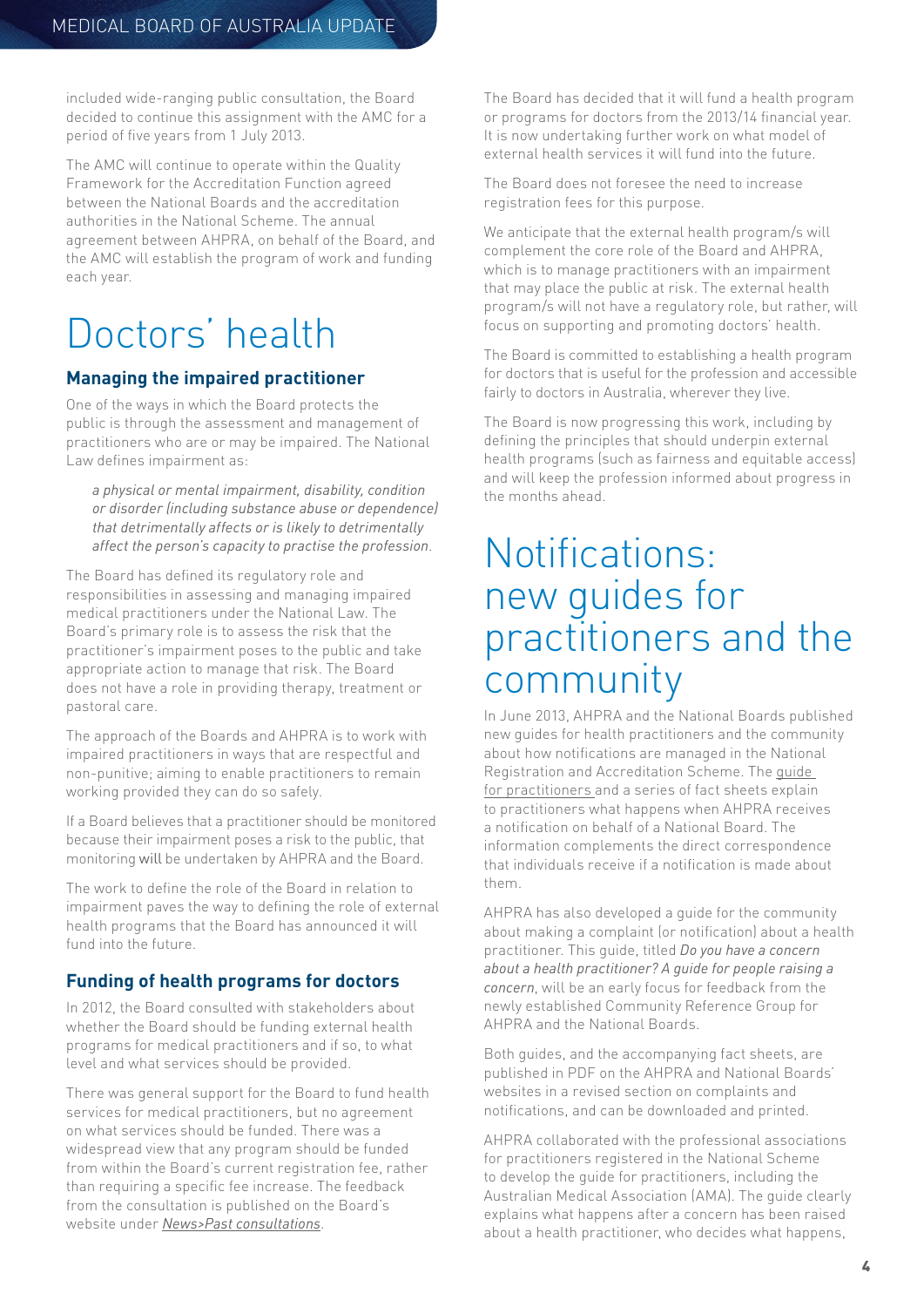<span id="page-4-0"></span>how we work with health complaints entities and what practitioners can expect from our processes.

Most of the 580,000 practitioners registered in the National Scheme are highly skilled and deeply committed to providing safe care, and it can be very confronting for them to be the subject of a notification.

The Board believes it is important that practitioners about whom concerns have been raised have clear information, so they can focus on the issues they need to consider about their professional practice and not be confused about the regulatory process. Registered practitioners have a responsibility to provide an explanation to the regulator when concerns have been raised, and the Board wants them to be able to do so from an informed position.

## Panel decisions published

Our commitment to transparency and accountability continues, with an expansion of the information published about legal issues and hearing decisions.

AHPRA has now published a list of [panel hearings](http://www.ahpra.gov.au/Legislation-and-Publications/Panel-Decisions.aspx) conducted since July 2010. Summaries have been provided through links from the website when there is educational and clinical value. Practitioners' names are not published, consistent with the requirements of the National Law.

Published hearing decisions from adjudication bodies (other than panels) relating to complaints and notifications made about health practitioners or students in the Australian health practitioner law library on the *[Austlii](http://www.austlii.edu.au/au/special/healthprac/) w*ebsite.

Some summaries of [tribunal decisions](http://www.ahpra.gov.au/Legislation-and-Publications/Tribunal-Decisions.aspx) are also provided, to help share information and guide practitioners. These can be found under *[Legislation and](http://www.ahpra.gov.au/Legislation-and-Publications/Tribunal-Decisions.aspx)  [publications>court and tribunal decisions](http://www.ahpra.gov.au/Legislation-and-Publications/Tribunal-Decisions.aspx)* on the AHPRA website.

AHPRA is also publishing a series of [legal practice notes](http://www.ahpra.gov.au/Legislation-and-Publications/legal-practice-notes.aspx) to support the consistent understanding and application of the National Law by National Boards and AHPRA staff. These are available on the AHPRA website, also under the *[Legislation and publications](http://www.ahpra.gov.au/Legislation-and-Publications.aspx)* tab.

## **Community** Reference Group established

A Community Reference Group (CRG) to work with AHPRA and the National Boards has now been established. This is the first time a national group of this kind, with a focus on health practitioner regulation, has been established in Australia. It complements the Professions Reference Group, made up of representatives of the professional associations for the professions in the National Scheme.

Seven members from the community, who are not health practitioners, have been appointed to the group, which will be chaired by Mr Paul Laris, a community member on the Medical Board of Australia and the South Australian Board of the Medical Board of Australia.

The Community Reference Group will have a number of roles, including providing feedback, information and advice on strategies for building better knowledge in the community about health practitioner regulation, but also advising AHPRA and the National Boards on how to better understand, and most importantly, meet, community needs.

The Board believes that the Community Reference Group is an important step to increasing community input into health practitioner regulation. It will work with the 14 National Boards and AHPRA and advise them how we can build community awareness, understanding and support for Australia's regulatory scheme for health practitioners.

Chair, Mr Paul Laris, said while there were already community members on all National Boards, this new advisory group would give another voice to the wider community.

A communiqué from meetings of the Community Reference Group will be published on a dedicated CRG page on the AHPRA website. A list of members of the CRG is published in a media statement.

## The Medical Board of Australia: who we are

The members of the first Medical Board of Australia were initially appointed in 2009 for a period of three years. In 2012, the inaugural Board members' terms of appointment expired and following a public call for applications, the Australian Health Workforce Ministerial Council appointed members to the Board. The current members of the Board are:

- $\rightarrow$  Dr Joanna Flynn AM, Chair, practitioner member from Victoria
- $\rightarrow$  Professor Belinda Bennett, community member from New South Wales
- $\rightarrow$  Dr Stephen Bradshaw, practitioner member from the Australian Capital Territory
- $\rightarrow$  Ms Prudence Ford, community member from Western Australia